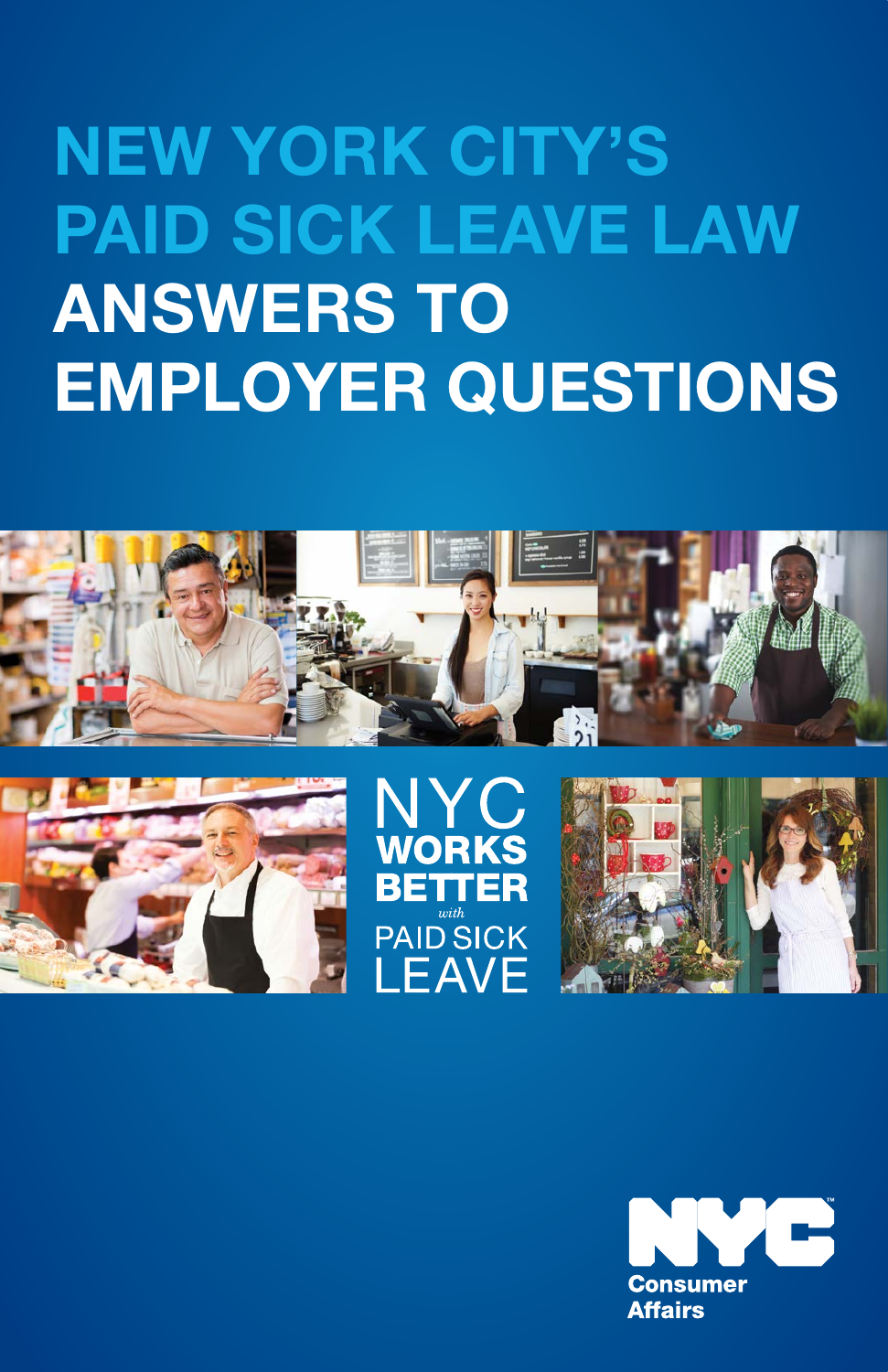# THE DEPARTMENT OF CONSUMER AFFAIRS (DCA) ENFORCES NYC'S PAID SICK LEAVE LAW.

Under the Law:

- If you are a for-profit or nonprofit employer with five or more employees, you must provide paid sick leave. If you have four or fewer employees, you must also provide sick leave, but you are not required to pay for sick leave.
- You must give each employee the required Notice of Employee Rights in English and, if available on the DCA website, the employee's primary language.

Since the Law took effect on April 1, 2014, DCA has worked with businesses to address questions and mediate complaints. This guide provides answers to employers' most frequently asked questions to help you better understand the Law.

# Q. WHICH OF MY EMPLOYEES ARE COVERED BY THE PAID SICK LEAVE LAW?

A. Most employees who work in New York City are covered by the Paid Sick Leave Law. *Even if your business is located outside of New York City, you must provide sick leave to employees who work more than 80 hours per calendar year in New York City.* The Law covers full-time, part-time, temporary, per diem, transitional jobs program, and undocumented workers. It also covers workers who live outside of New York City but work in New York City. Making deliveries or pickups in New York City is considered to be performing work in New York City.

If you aren't sure about employees covered by a collective bargaining agreement, contact the union. Also visit nyc.gov/PaidSickLeave for additional FAQs, which cover collective bargaining agreements.

**TIP** You must pay for sick leave no later than the next regular payroll period after sick leave was used by the employee, unless you asked for and have not received required documentation.

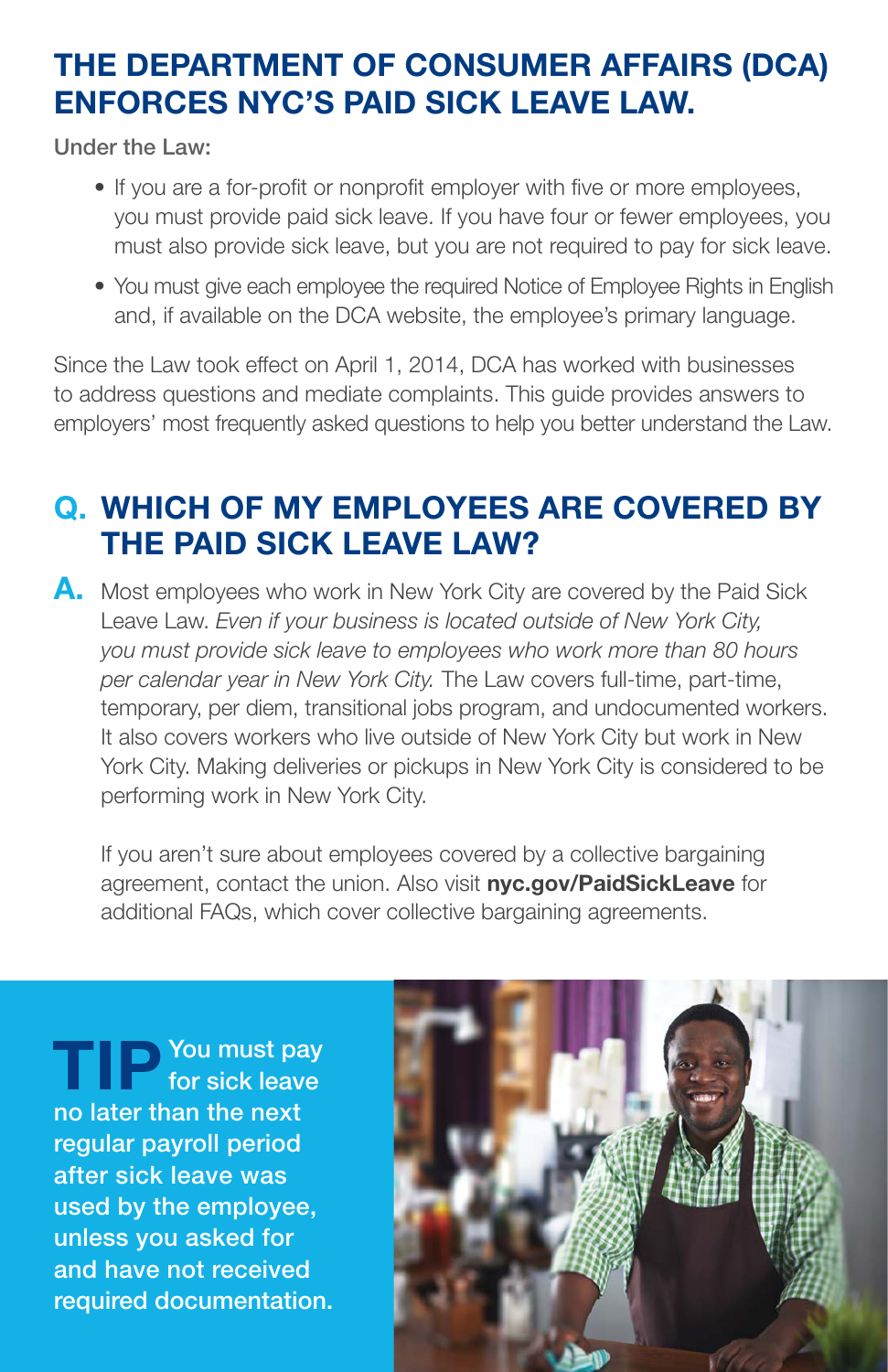#### Q. HOW MUCH SICK LEAVE DO I HAVE TO GIVE MY EMPLOYEES EVERY YEAR?

A. You must provide employees with up to 40 hours of sick leave every year. Employees must earn, or accrue, at least one hour of sick leave for every 30 hours worked, up to 40 hours of sick leave per year. The rate of accrual and the amount of sick leave are the same for all employees, including full-time and part-time employees. Unused sick leave of up to 40 hours can be carried over to the next calendar year. Front-loading sick leave can free you from keeping track of your employees' sick leave accruals. If you choose this route, make sure at least 40 hours are available for each employee on the first day of each calendar year.



If you employ a domestic worker who has worked for you for more than one year, you must provide paid sick leave. Domestic workers get up to two days of paid sick leave every year. This is in addition to the up to three days of paid rest to which they are entitled under New York State Labor Law.

#### Q. MY EMPLOYEE TOOK TIME OFF BECAUSE S/HE WAS SICK BUT DOESN'T HAVE A DOCTOR'S NOTE. MAY I DEMAND ONE?

A. You *cannot* require the employee to provide documentation from a licensed health care provider until s/he uses more than three consecutive workdays as sick leave. If you require documentation from a health care provider as permitted by Law, you may not require the documentation to specify the nature of the employee's illness or condition. The employee has a minimum of seven days after returning to work to produce documentation.

You *can* require the employee to give you a signed statement that the absence was for an authorized purpose under the Law. Visit nyc.gov/PaidSickLeave for a model form that you can provide employees.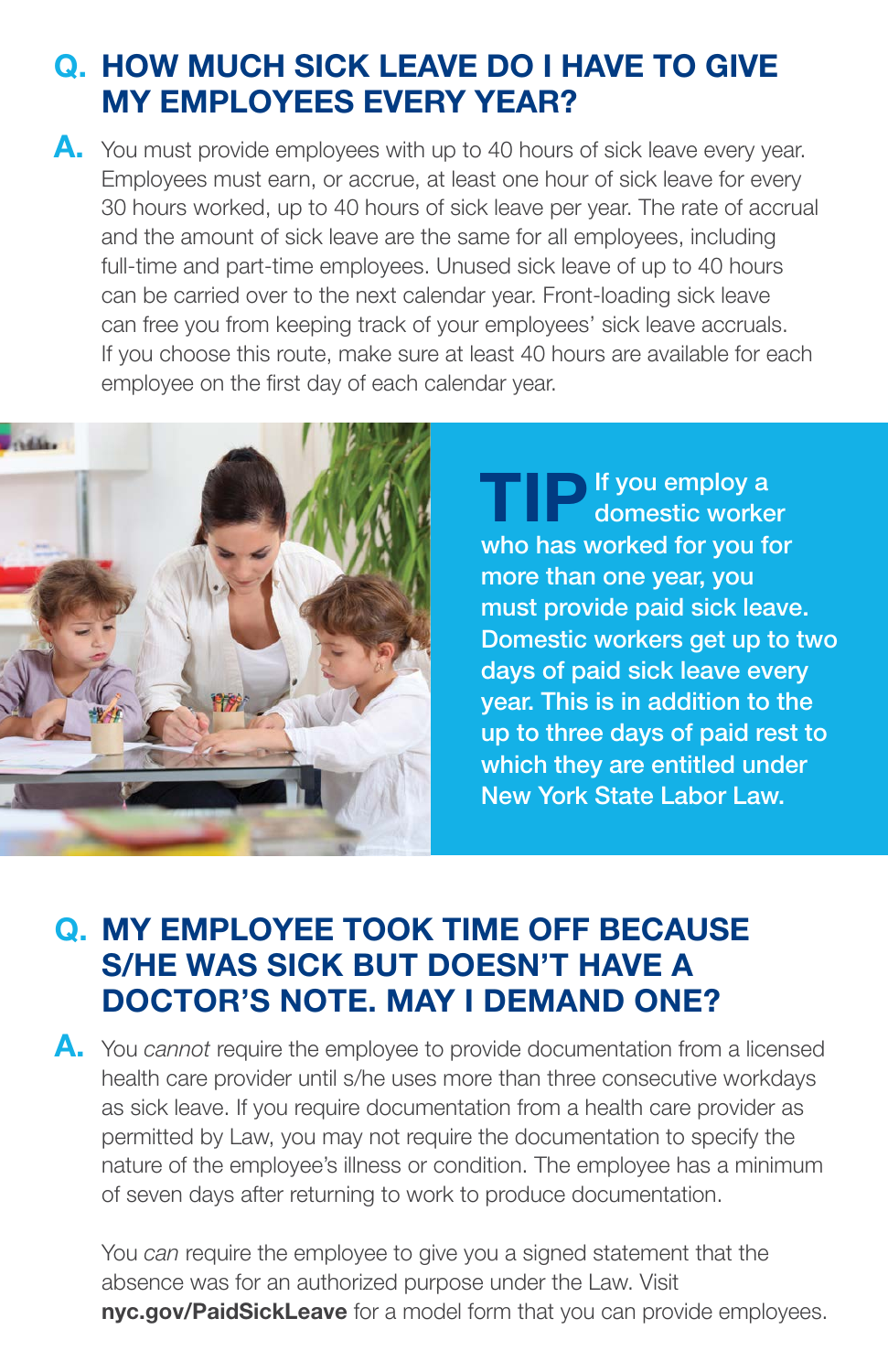#### Q. HOW MUCH NOTICE MAY I DEMAND IF AN EMPLOYEE NEEDS TO TAKE A SICK DAY? MAY I EVER DENY A REQUEST?

A. If an employee knows in advance s/he will need to take sick leave, you can require up to seven days advance notice, as long as you have written policies that you provide to your employees that include this requirement. If the need for sick leave is unforeseeable, you can require an employee to give notice as soon as it's reasonably possible. Again, you must have written sick leave policies that include this requirement. If an employee does not comply with written notice policies that you distributed, you can deny use of sick leave as long as the notice required under the circumstances was reasonable.

Guidance on sick leave policies and also model forms are available at nyc.gov/PaidSickLeave.



**TIP You may not require an employee to disclose any personal** health information. You must keep health information about an employee or an employee's family member obtained solely because of this Law confidential unless the employee permits disclosure or disclosure is required by law.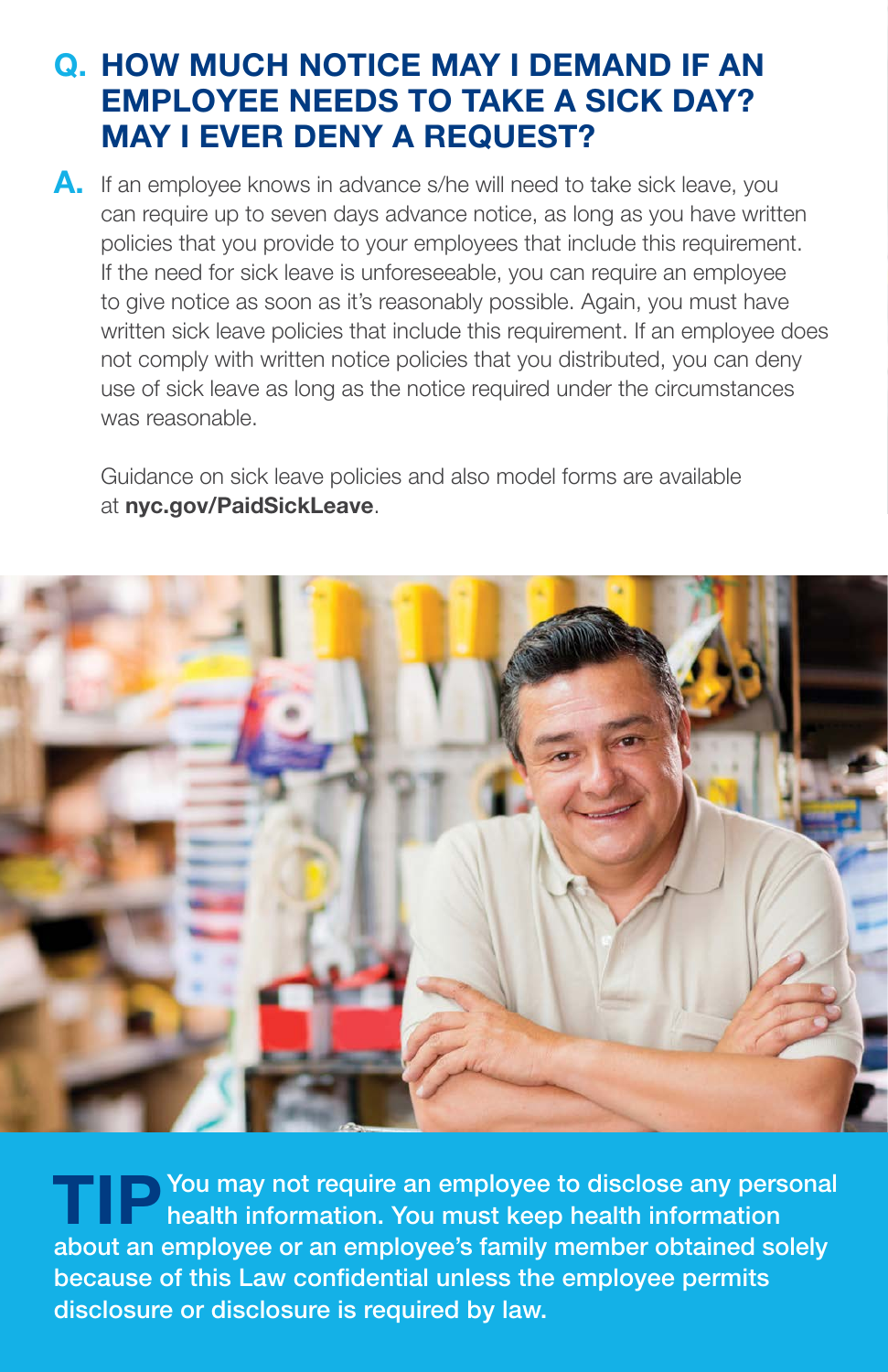

TIP DCA has developed an easy-to-use tool to help you keep track of employees' hours worked and sick leave used and automatically calculate accruals and end-of-theyear carryover of sick leave. Download the Sick Leave Timekeeping Tool from our website.

### Q. I ALREADY PROVIDE VACATION DAYS. DOESN'T THAT COUNT?

A. To comply with the Paid Sick Leave Law, if you provide your employees vacation or personal leave, you do not need to provide additional time for sick leave, as long as your policies meet the Law's minimum requirements and do not impose any additional restrictions on the use of sick leave. This means that your employees' existing leave is earned at the same rate and can be used for the same authorized reasons, including for the care and treatment of all family members defined under the Law.

If an employee has already accrued leave under a leave policy that was in existence prior to the effective date of the Paid Sick Leave Law, those accruals may still be subject to the requirements of New York State Labor Law § 198-c regarding benefits and wage supplements. For further guidance regarding leave policies under the New York State Labor Law, contact the New York State Department of Labor, Division of Labor Standards.

### Q. CAN I DISCIPLINE AN EMPLOYEE WHO MISUSES SICK LEAVE?

A. Yes, but only if an employee uses sick leave for a purpose other than those set forth in the Law.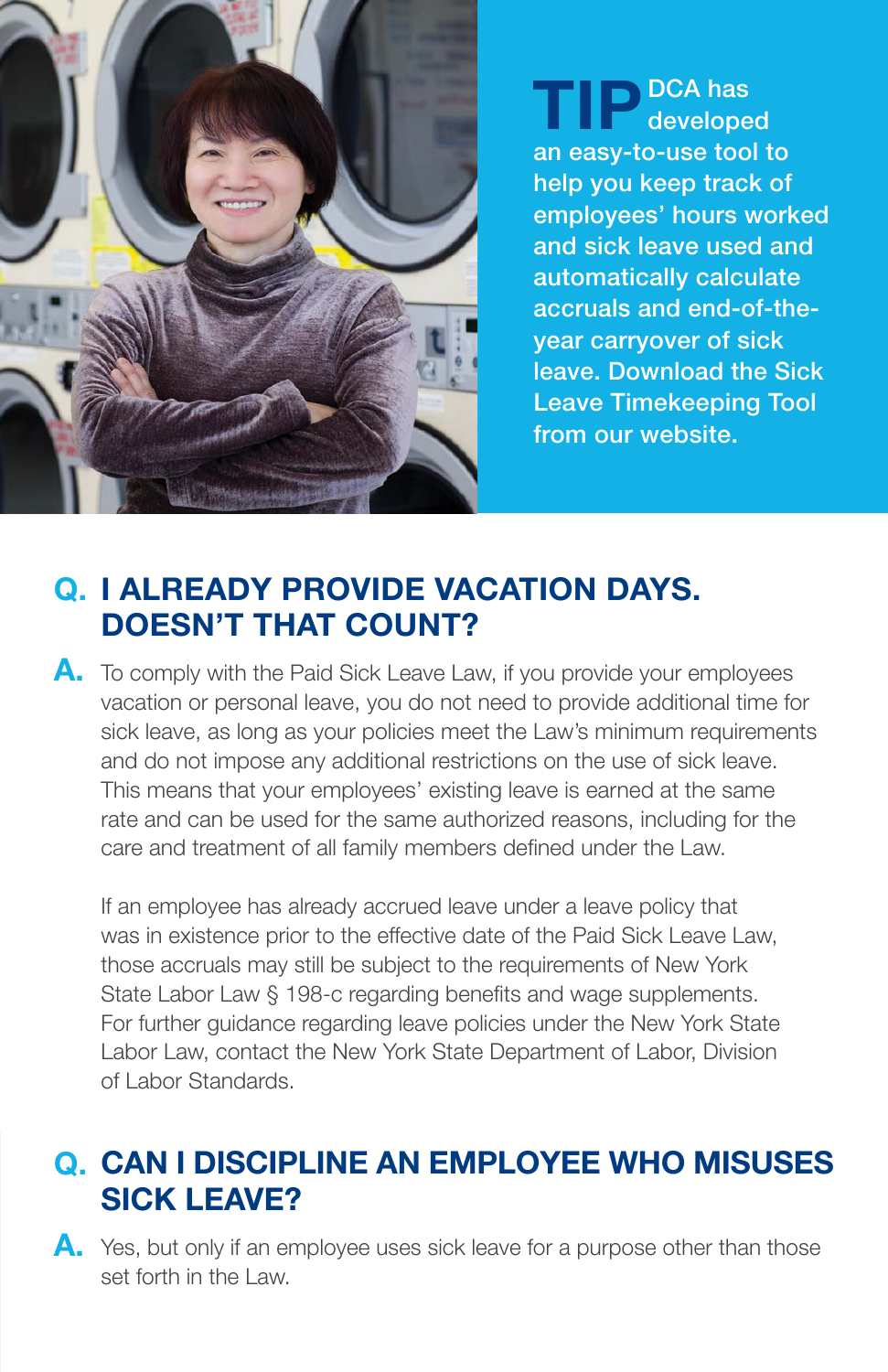

**TIP Even if your leave policies meet the requirements of the Paid Sick Leave Law, you still have to provide employees** with the required Notice of Employee Rights. You can provide the notice to each employee personally, including in new hire materials, or by regular mail or email. Saving signed copies of the notice or email receipts is a good way to document that you gave employees the required notice.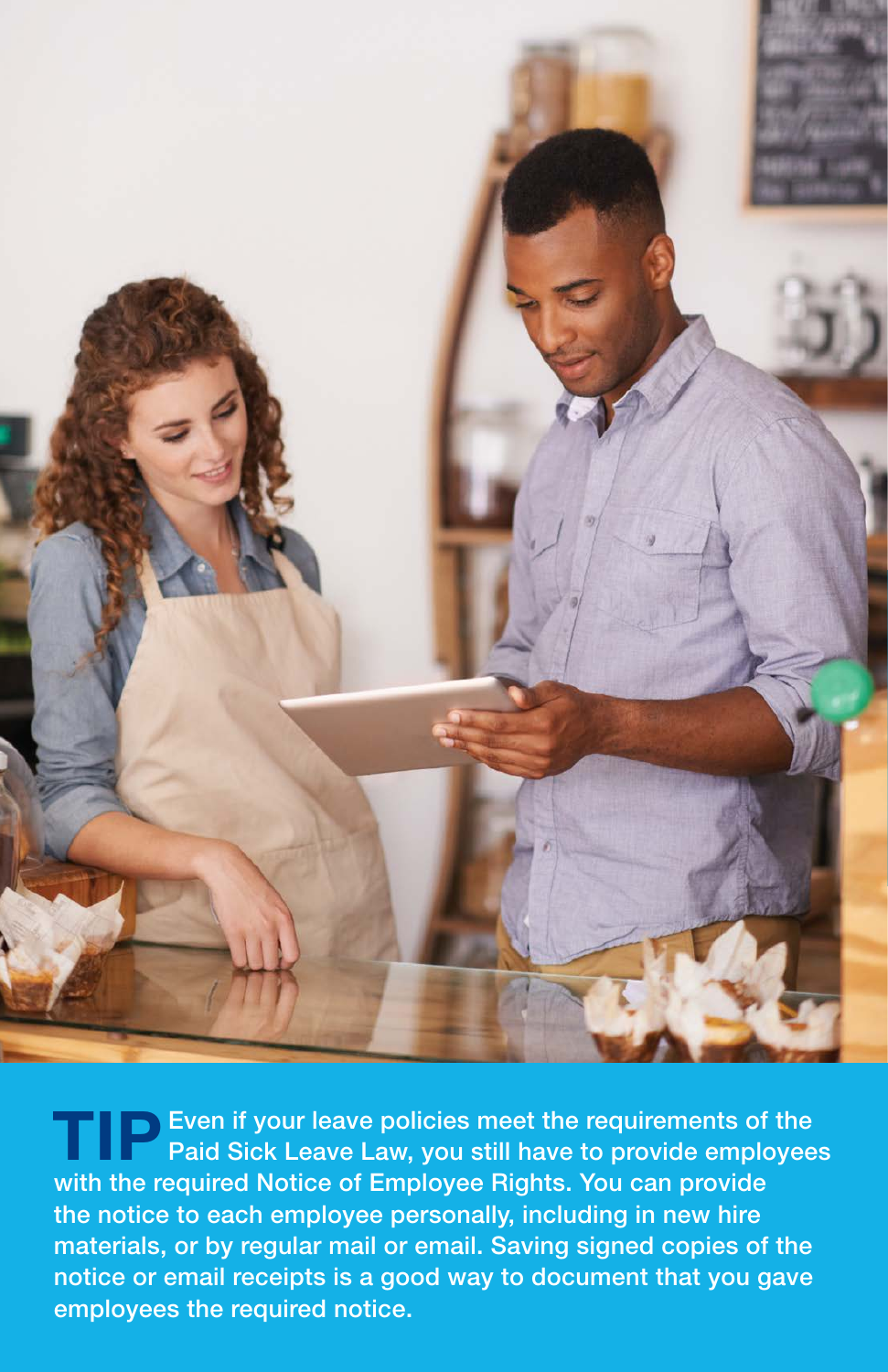### WHAT ARE POSSIBLE SIGNS OF MISUSE OF Q. SICK LEAVE?

- A. Indications of using sick leave for purposes other than those described in the Law include, but are not limited to:
	- Repeated use of unscheduled sick leave on or adjacent to weekends, regularly scheduled days off, holidays, vacation, or payday
	- Taking leave on days when other leave has been denied
	- A pattern of taking leave on days when the employee is scheduled to work a shift or perform duties perceived as undesirable

Evidence that an employee engaged in an activity that is not consistent with the employee being sick or with the employee using sick leave for a preventive medical appointment may also indicate misuse of sick leave.

### RETALIATION AND INTERFERENCE ARE AGAINST THE LAW.

It is illegal to interfere with investigations or to retaliate against employees who exercise their rights under the Paid Sick Leave Law. If DCA determines that you retaliated against an employee, you may be responsible not only for lost wages and benefits to the employee and fines to DCA, but also may be required to take certain actions, including rehiring an employee who has been unlawfully terminated.

# QUESTIONS?

You can contact DCA in the following ways:

- Go to nyc.gov/PaidSickLeave. You can get the required Notice of Employee Rights and an information sheet for employers in 26 languages, the Paid Sick Leave Law and Rules, and learn about employer events.
- Visit us at 42 Broadway, 11th Floor, in Manhattan.
- Call 311 and ask to be transferred to DCA for employer paid sick leave information.
- Email us at **paidsickleave@dca.nyc.gov**. For your convenience, we can also "live chat" with you via computer at nyc.gov/BusinessToolbox.